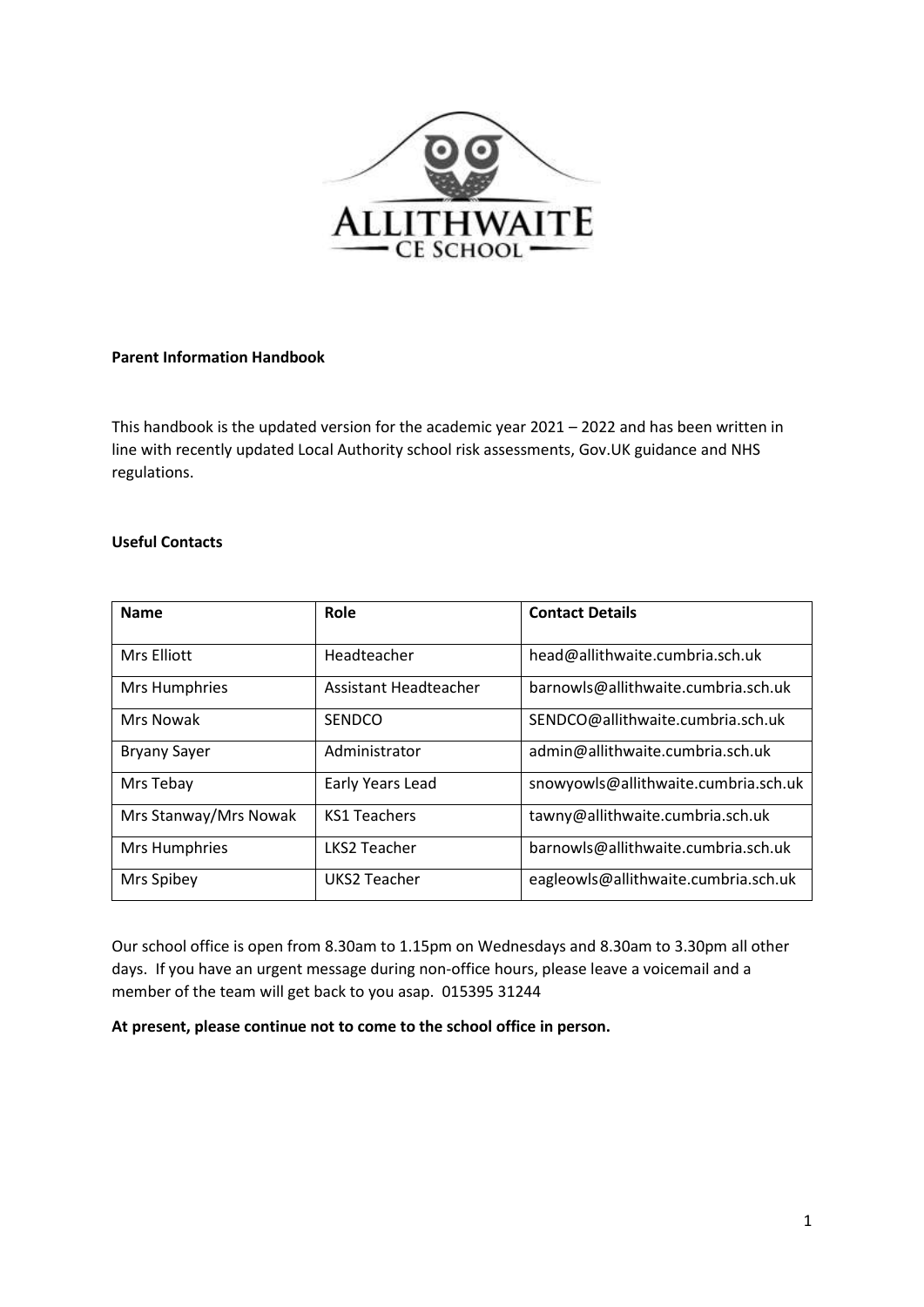## **COVID Awareness When to self-isolate and what to do (NHS)**

The rules on self-isolation have changed:

#### **When to self-isolate:**

Self-isolate straight away and get a PCR test (a test that is sent to the lab) on GOV.UK as soon as possible if you have any of these 3 symptoms of COVID-19, even if they are mild:

- a high temperature
- a new, continuous cough
- a loss or change to your sense of smell or taste

#### **You should also self-isolate straight away if:**

- you've tested positive for COVID-19 this means you have the virus
- someone you live with has symptoms or tested positive (unless you are not required to selfisolate – check below if this applies to you)
- you've been told to self-isolate following contact with someone who tested positive

## **When you do not need to self-isolate:**

If someone you live with has symptoms of COVID-19, or has tested positive for COVID-19, you will not need to self-isolate if any of the following apply:

- you're fully vaccinated this means 14 days have passed since your final dose of a COVID-19 vaccine given by the NHS
- you're under 18 years, 6 months old
- you're taking part or have taken part in a COVID-19 vaccine trial
- you're not able to get vaccinated for medical reasons

#### **Even if you do not have symptoms, you should still:**

- get a PCR test on GOV.UK to check if you have COVID-19
- follow advice on how to avoid catching and spreading COVID-19
- consider limiting contact with people who are at higher risk from COVID-19

# **Please keep school informed throughout the process so that we are able to follow educational setting procedures that apply to us specifically.**

#### **Risk assessment**

Highlights of updates:

- Staff are no longer required to wear face coverings but may do so if they wish.
- Children do not have to remain in small bubbles.
- Visitors to school remain discouraged unless for SEN or medical reasons.
- Thorough and frequent handwashing routines are still required.
- Outdoor learning where possible and good ventilation are acknowledged as effective and are encouraged.
- More frequent cleaning will remain in place.
- Self-isolation and testing guidance/rules have been updated (as above).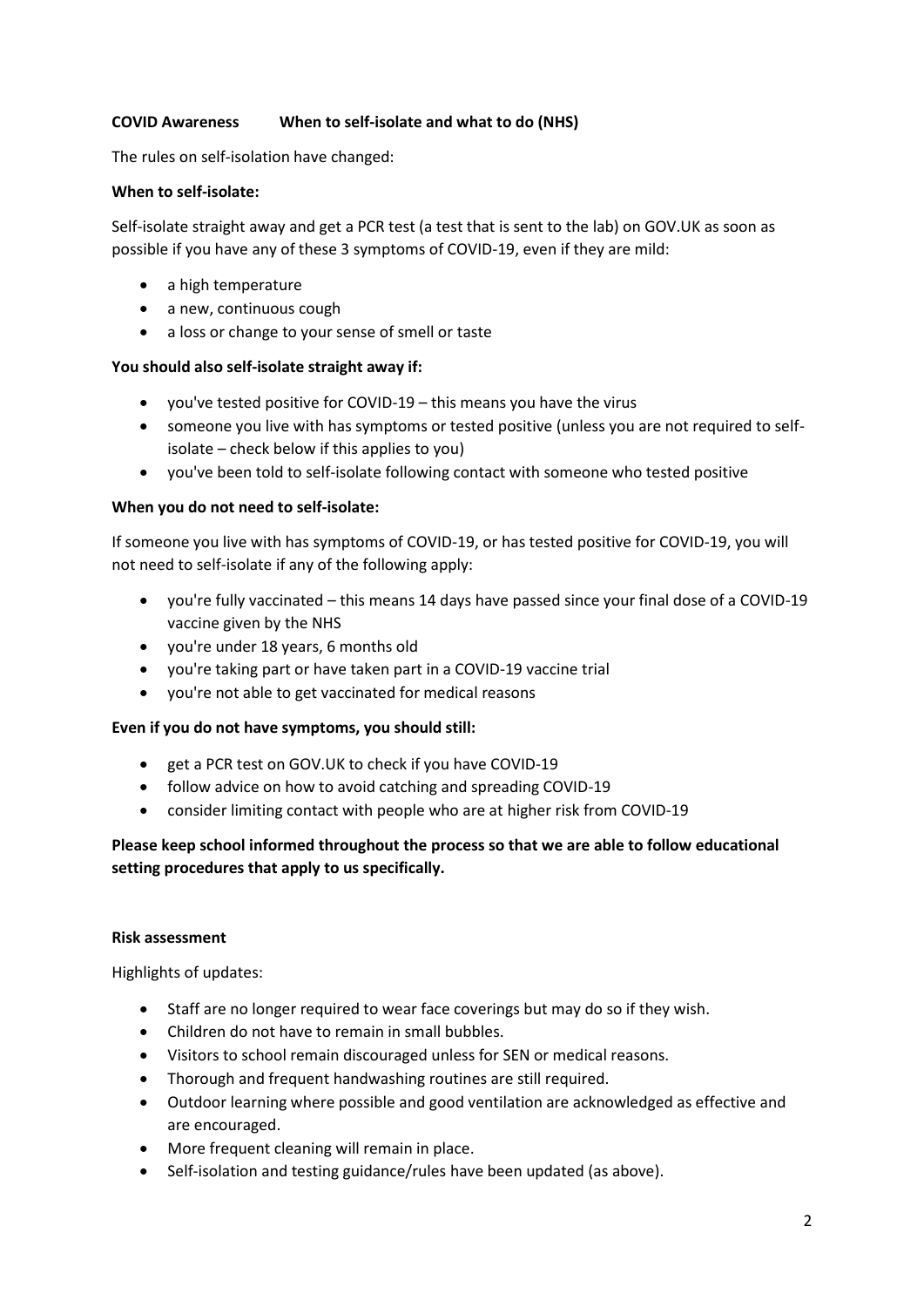## **Group arrangements - pupils**

Whilst class bubbles are no longer a requirement, a cautious approach is advised. As a school we acknowledge that any positive cases within the school community will have an impact on families who have had close contact with a positive case. In order to minimise potential disruption to learning we have decided to operate within two bubbles. We will review this decision at half term, in accordance with local rates of infection data.

Bubble One = Children from EYFS and KS1

Bubble Two = Children from KS2

- Children within class bubbles will not be allowed to mix with members of another class bubble.
- Each bubble will have its own designated entrance/exit area, toilet facilities and playground times.
- Lunchtimes and breaktimes will be split to accommodate the two bubbles.

We will use this relaxation of risk assessment criteria to have lunch in the hall within our bubble, to share outdoor playground space, to have bubble worships/assemblies, to abandon the not ideal porta loos and to enjoy a wider company.

Each half term, or sooner if infection rates spike, we will review the validity of change to the bubbles and hopefully see a return to one whole school bubble in the near future.

#### **Start and Finish Procedure**

Pupil's start and finish times will continue to be staggered in order for us to maintain our handwashing routines, which as you can expect take a dedicated and allotted amount of time.

We would like to take the relaxation of rules as an opportunity to invite parents of Snowy Owls to accompany their children onto the school yard.

We will continue to ask all other parents to drop off at the gates, which we will review in the October half term. We then hope to open to all and have some good ideas for creating an interactive playground experience.

We do not have a limit of number of parents/family members dropping off and collecting but ask you to remain respectful of others and consider their level of covid rule relaxation confidence.

It is not necessary to wear a mask but you may do so if you wish.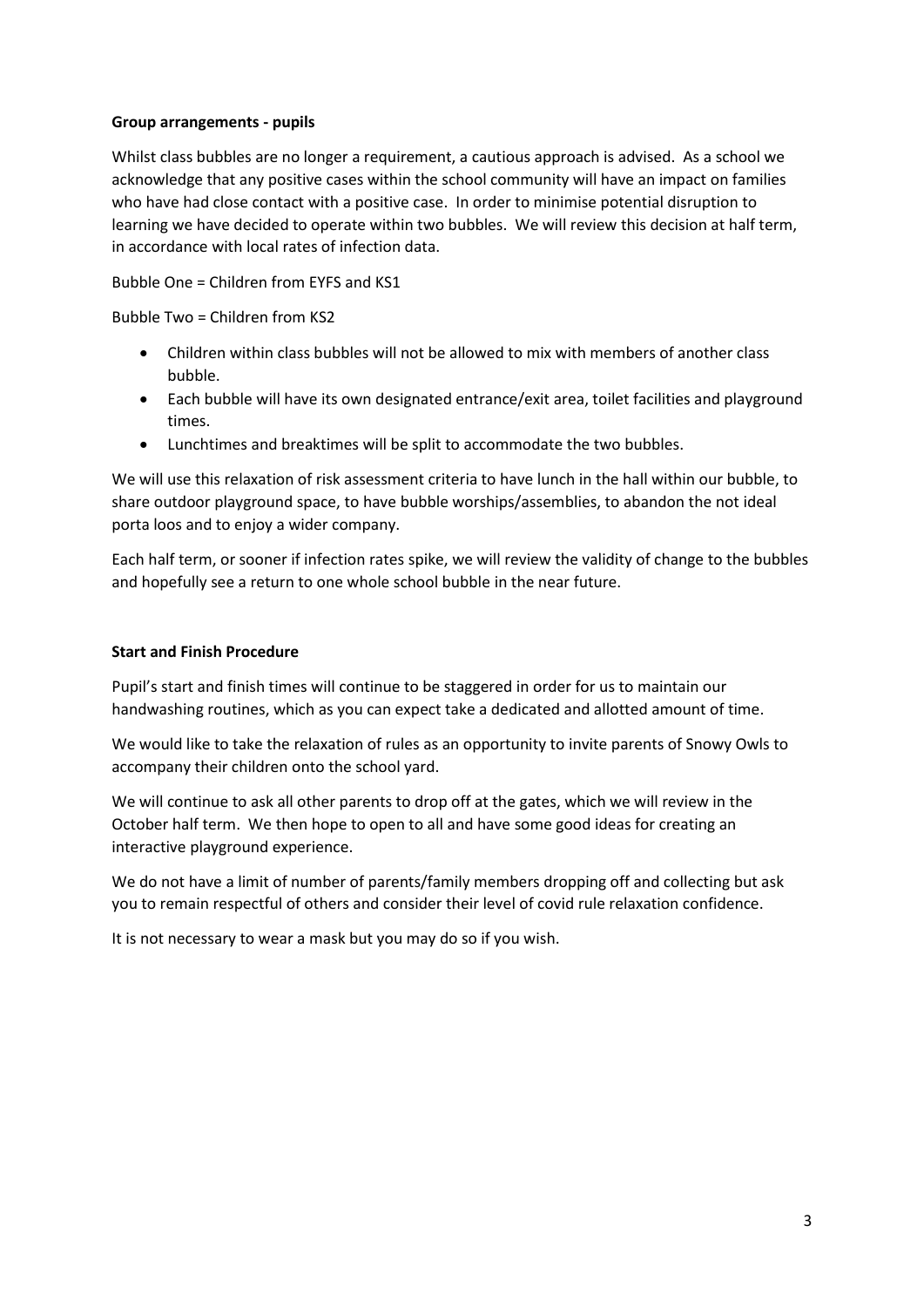#### **Arrival arrangements**

#### *SNOWY OWLS (Nursery & Reception)*

Arrive via main entrance gates from Church Road. Enter playground and line up under glass veranda. Using Snowy Owls black external classroom door. Drop off at 8.45am and Collect at 3.05pm: Surnames beginning with A to K Drop off at 8.55am and Collect at 3.15pm: Surnames beginning with L to Z

#### *TAWNY OWLS (Years one and two)*

Arrive from Church car park area. Pupils using black/glass mix external classroom door. Drop off at 8.45am and Collect at 3.05pm: Surnames beginning with A to K Drop off at 8.55am and Collect at 3.15pm: Surnames beginning with L to Z

#### *BARN OWLS (years three and four)*

(Please note due to class sizes the Barn Owls are now situated in the previous Eagle Owls classroom). Arrive from Church car park area. Pupils using glass external classroom door. Drop off at 8.45am and Collect at 3.05pm: Surnames beginning with A to K Drop off at 8.55am and Collect at 3.15pm: Surnames beginning with L to Z

### *EAGLE OWLS (years 5 and 6)*

(Please note due to class sizes the Eagle Owls are now situated in the previous Barn Owls classroom).

Arrive via main entrance gates from Church Road.

Pupils using main entrance door.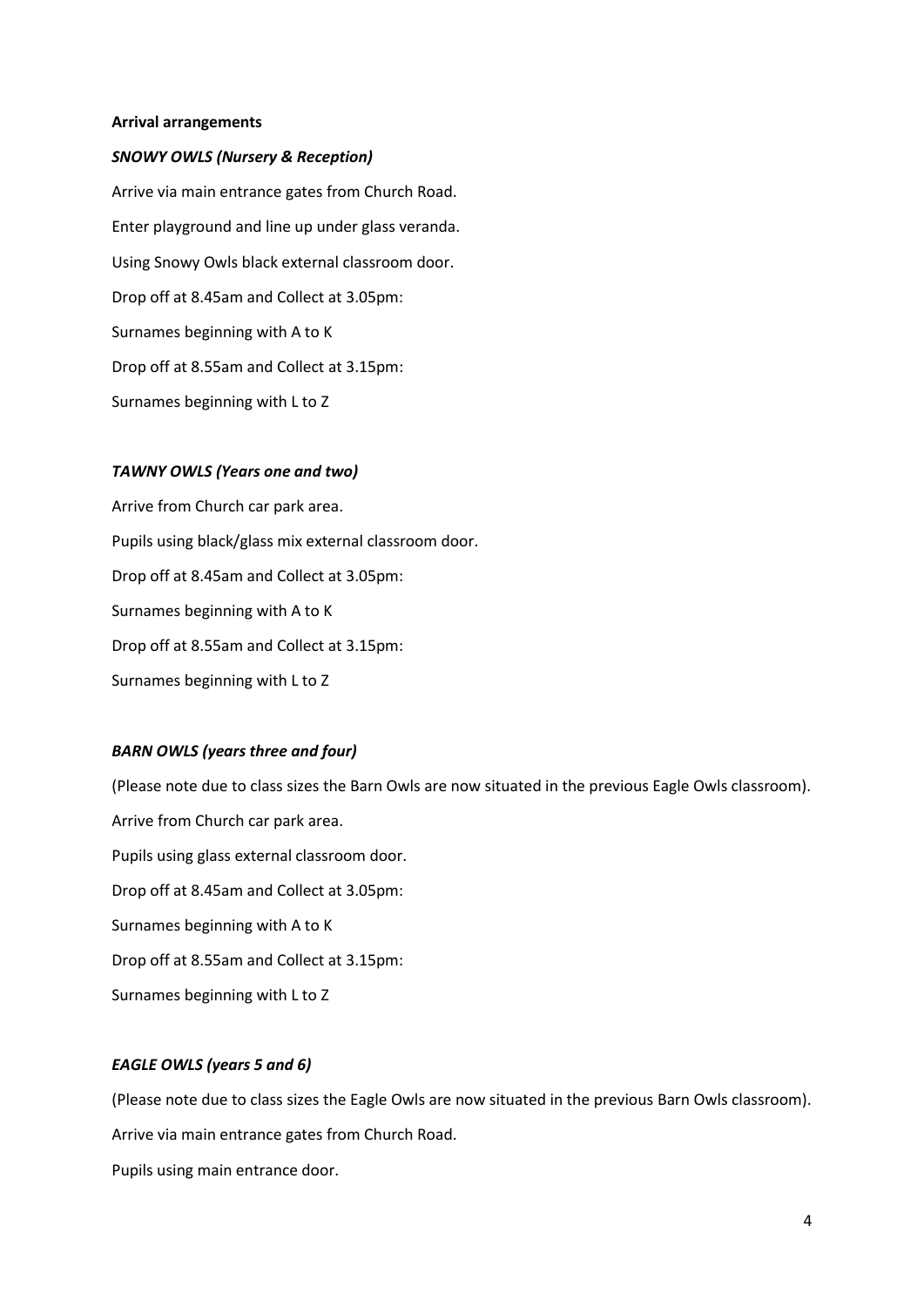Drop off at 8.45am and Collect at 3.05pm: Surnames beginning with A to K Drop off at 8.55am and Collect at 3.15pm: Surnames beginning with L to Z

## **Families with pupils/siblings in different classes**

Arrive via main entrance gates from Church Road. Pupils will be escorted to their entrance area by a member of staff. Drop off at 8.45am and Collect at 3.05pm: Surnames beginning with A to K Drop off at 8.55am and Collect at 3.15pm: Surnames beginning with L to Z

# **Bringing Items into School**

Pupils are now able to bring bags, coats, wet weathers etc into school as lockers will be in use.

School will continue to provide all necessary stationary resources – no pencil cases etc brought from home thank you.

We continue to discourage toys being brought into school as this can cause friendship issues to arise.

# **Procedure for pupils unwell on site**

*If your child shows any of the symptoms at school, we will continue to take the following actions:*

- Your child will be taken to an isolation zone.
- You will be notified to collect your child as soon as possible.
- You will be asked to arrange coronavirus testing (PCR as per NHS rules mentioned above) for your child.
- Areas your child has accessed will be disinfected.
- School will await any further information and or instruction from Public health for England and NHS track and trace.

In some circumstances, this may result in close contact pupil families being contacted and advised to follow the self-isolation guidance.